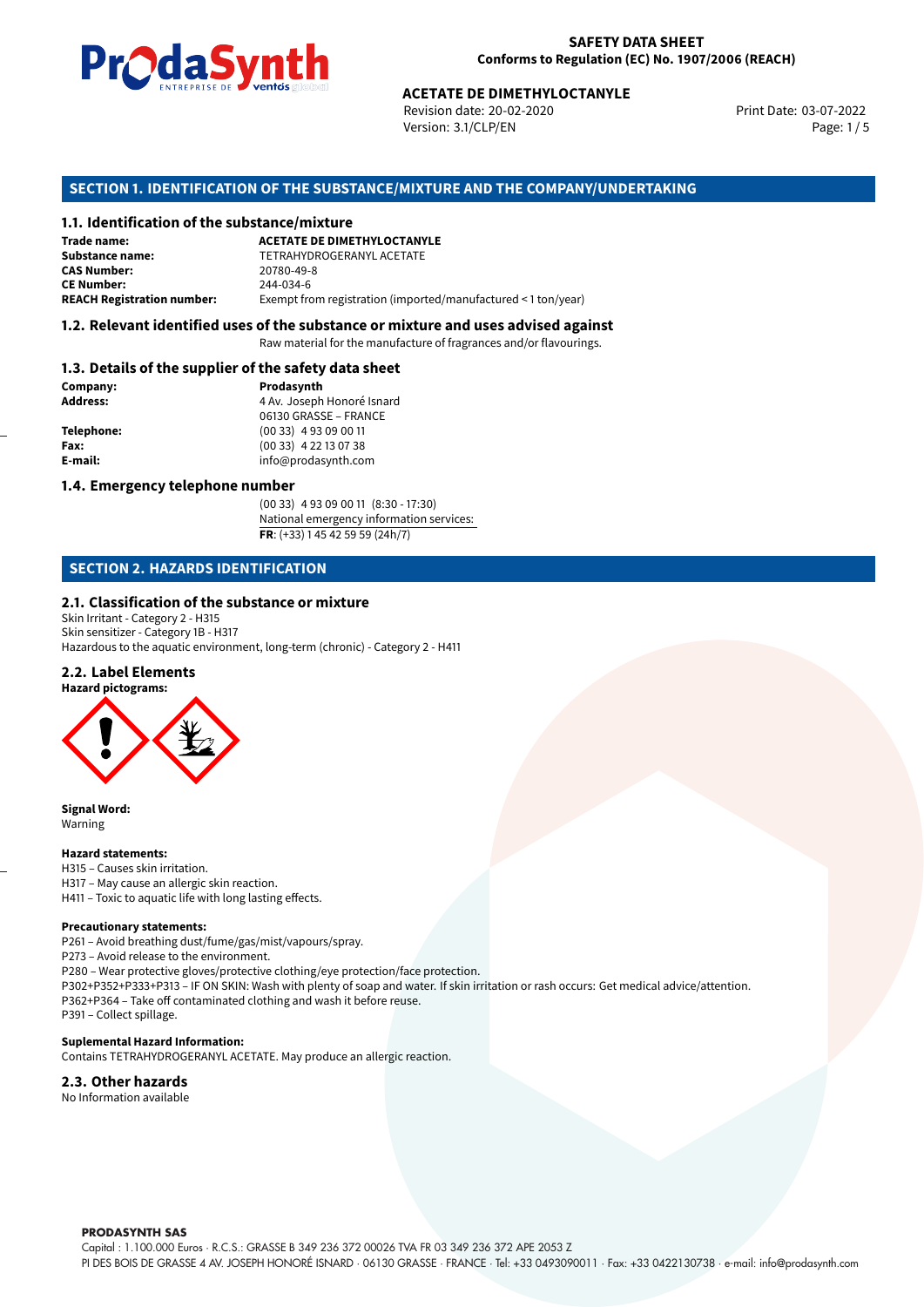

Revision date: 20-02-2020 Version: 3.1/CLP/EN Page: 2 / 5

### **SECTION 3. COMPOSITION/INFORMATION ON INGREDIENTS**

#### **3.1. Substances**

| Chemical name: | TETRAHYDROGERANYL ACETATE |
|----------------|---------------------------|
| CAS number:    | 20780-49-8                |
| EC number:     | 244-034-6                 |

#### **Hazardous constituents:**

| <b>Chemical Name</b>      | % (w/w)   | CAS No<br>EC No         | Classification according to Regulation 1272/2008                         |
|---------------------------|-----------|-------------------------|--------------------------------------------------------------------------|
| TETRAHYDROGERANYL ACETATE | $\geq$ 50 | 20780-49-8<br>244-034-6 | Skin Irrit. 2 - H315<br>Skin Sens. 1B - H317<br>Aquatic Chronic 2 - H411 |

[See the full text of the hazard statements in section 16.](#page-4-0)

#### **3.2. Mixtures**

Not applicable.

# **SECTION 4. FIRST-AID MEASURES**

#### **4.1. Description of necessary first aid measures**

| Ingestion:    | Rinse mouth with water.                                                                                               |
|---------------|-----------------------------------------------------------------------------------------------------------------------|
|               | Obtain medical advice.                                                                                                |
|               | Keep at rest. Do not induce vomiting.                                                                                 |
| Eye contact:  | In case of contact with eyes, rinse immediately with plenty of water for at least 15 minutes and seek medical advice. |
| Inhalation:   | Remove person to fresh air and keep at rest.                                                                          |
|               | Seek immediate medical advice.                                                                                        |
| Skin contact: | Take off immediately all contaminated clothing.                                                                       |
|               | Thoroughly wash affected skin with soap and water.                                                                    |
|               | Seek medical attention if symptoms persist.                                                                           |

# **4.2. Most important symptoms and effects, both acute and delayed**

No information available.

# **4.3. Indication of any immediate medical attention and special treatment needed**

No information available.

# **SECTION 5. FIRE-FIGHTING MEASURES**

#### **5.1. Extinguishing Media**

Water spray, carbon dioxide, dry chemical powder or appropriate foam. For safety reasons do not use full water jet.

#### **5.2. Special hazards arising from the substance or mixture**

Known or Anticipated Hazardous Products of Combustion: Emits toxic fumes under fire conditions.

#### **5.3. Advice for firefighters**

High temperatures can lead to high pressures inside closed containers. Avoid inhalation of vapors that are created. Use appropriate respiratory protection. Do not allow spillage of fire to be poured into drains or watercourses. Wear self-contained breathing apparatus and protective clothing.

# **SECTION 6. ACCIDENTAL RELEASE MEASURES**

#### **6.1. Personal precautions, protective equipment and emergency procedures**

Evacuate surronding areas. Ensure adequate ventilation. Keep unnecessary and unprotected personnel from entering. Do not breathe vapor/spray. Avoid contact with skin and eyes. Information regarding personal protective measures: see section 8.

#### **6.2. Environmental precautions**

To avoid possible contamination of the environment, do not discharge into any drains, surface waters or groundwaters.

#### **6.3. Methods and materials for containment and cleaning up**

Cover with an inert, inorganic, non-combustible absorbent material (e.g. dry-lime, sand, soda ash). Place in covered containers using non-sparking tools and transport outdoors. Avoid open flames or sources of ignition (e.g. pilot lights on gas hot water heater).

Ventilate area and wash spill site after material pickup is complete.

#### **PRODASYNTH SAS**

Capital : 1.100.000 Euros · R.C.S.: GRASSE B 349 236 372 00026 TVA FR 03 349 236 372 APE 2053 Z PI DES BOIS DE GRASSE 4 AV. JOSEPH HONORÉ ISNARD · 06130 GRASSE · FRANCE · Tel: +33 0493090011 · Fax: +33 0422130738 · e-mail: info@prodasynth.com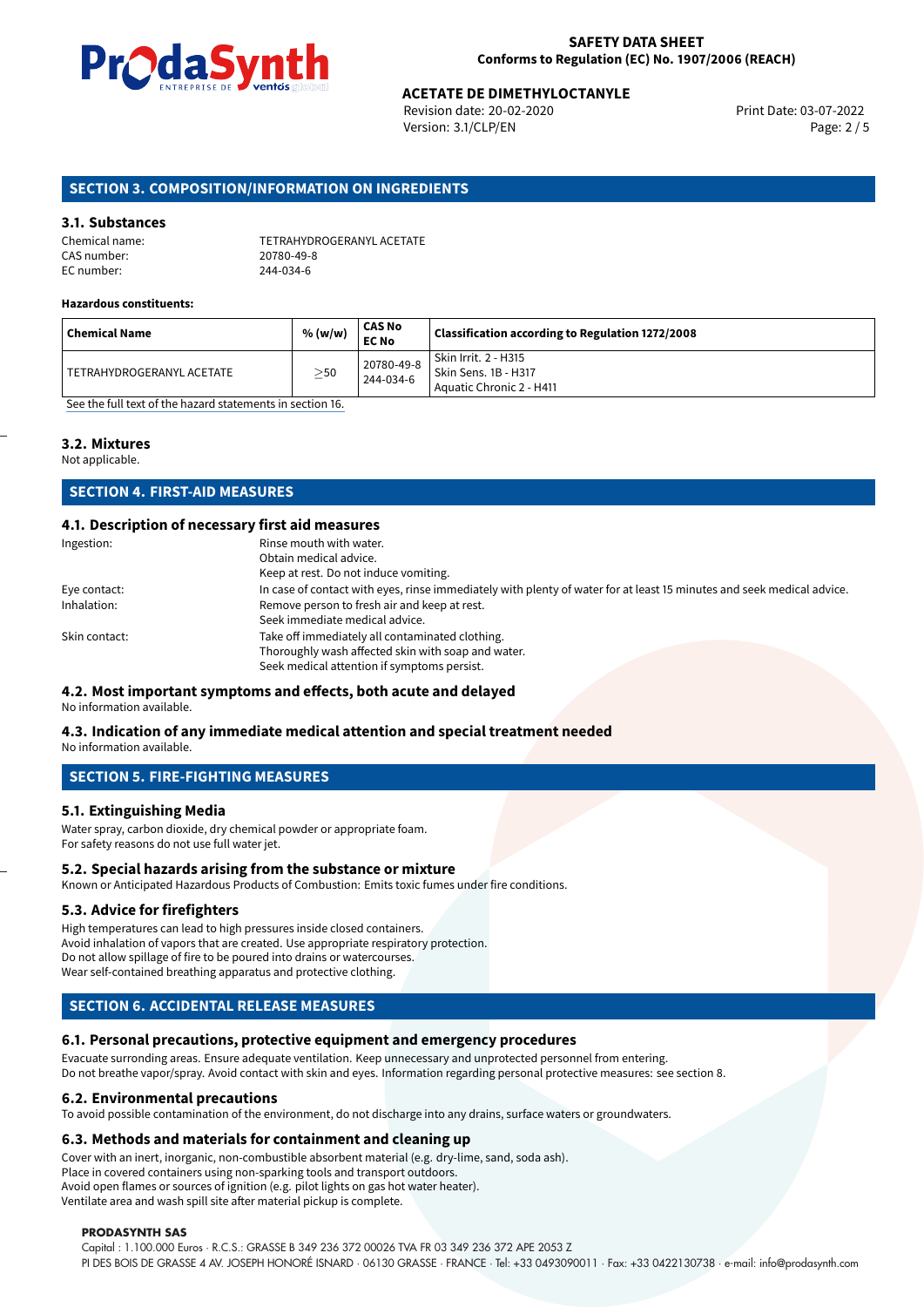

Revision date: 20-02-2020 Version: 3.1/CLP/EN Page: 3 / 5

### **6.4. Reference to other sections**

Information regarding exposure controls, personal protection and disposal considerations can be found in sections 8 and 13.

# **SECTION 7. HANDLING AND STORAGE**

#### **7.1. Precautions for safe handling**

Do not store or handle this material near food or drinking water. Do not smoke. Avoid contact with the eyes, skin and clothing. Wear protective clothing and use glasses. Observe the rules of safety and hygiene at work. Keep in the original container or an alternative made from a compatible material.

# **7.2. Conditions for safe storage, including any incompatibilities**

Store in tightly closed and preferably full containers in a cool, dry and ventilated area, protected from light. Keep away from sources of ignition (e.g. hot surfaces, sparks, flame and static discharges). Keep away from incompatible materials (see section 10).

#### **7.3. Specific end use(s)**

No information available.

# **SECTION 8. EXPOSURE CONTROLS AND PERSONAL PROTECTION**

#### **8.1. Control parameters**

Components with occupational exposure limits: None known.

### **8.2. Exposure controls**

| Appropriate engineering controls: | Measures should be taken to prevent materials from being splashed into the body.                                                            |
|-----------------------------------|---------------------------------------------------------------------------------------------------------------------------------------------|
|                                   | Provide adequate ventilation, according to the conditions of use. Use a mechanical exhaust if required.                                     |
| Eye/Face protection:              | Chemical safety goggles are recommended. Wash contaminated goggles before reuse.                                                            |
| Hand Protection:                  | Chemical-resistant gloves are recommended. Wash contaminated gloves before reuse.                                                           |
| Body protection:                  | Personal protective equipment for the body should be selected based on the task being performed and the risks<br>involved.                  |
| <b>Respiratory Protection:</b>    | In case of insufficient ventilation, use suitable respiratory equipment.                                                                    |
| Environmental exposure controls:  | Emissions from ventilation or process equipment should be checked to ensure they comply with environmental<br>protection legislation.       |
|                                   | In some cases, filters or engineering modifications to the process equipment will be necessary to reduce emissions to<br>acceptable levels. |

# **SECTION 9. PHYSICAL AND CHEMICAL PROPERTIES**

#### **9.1. Information on basic physical and chemical properties**

| Appearance:                            | Liquid                        |
|----------------------------------------|-------------------------------|
| Colour:                                | Conforms to standard          |
| Odour:                                 | Conforms to standard          |
| Odour theshold:                        | Not determined                |
| pH:                                    | Not determined                |
| Melting point/freezing point:          | Not determined                |
| Boling point/boiling range (°C):       | Not determined                |
| Flash point:                           | 91 $^{\circ}$ C               |
| Evaporation rate:                      | Not determined                |
| Flammability:                          | Not determined                |
| Lower flammability/Explosive limit:    | Not determined                |
| Upper flammability/Explosive limit:    | Not determined                |
| Vapour pressure:                       | $0,05$ mmHg at $20^{\circ}$ C |
| Vapour Density:                        | Not determined                |
| Density:                               | $0,86-0,868$ g/mL (20°C)      |
| Relative density:                      | $0,86 - 0,868(20^{\circ}C)$   |
| Water solubility:                      | <b>INSOLUBLE IN WATER</b>     |
| Solubility in other solvents:          | <b>SOLUBLE IN ETHANOL</b>     |
| Partition coefficient n-octanol/water: | Not determined                |
| Auto-ignition temperature:             | Not determined                |
| Decomposition temperature:             | Not determined                |
| Viscosity, dynamic:                    | Not determined                |
| Viscosity, kinematic:                  | Not determined                |
| Explosive properties:                  | Not determined                |
|                                        |                               |

#### **PRODASYNTH SAS**

Capital : 1.100.000 Euros · R.C.S.: GRASSE B 349 236 372 00026 TVA FR 03 349 236 372 APE 2053 Z

PI DES BOIS DE GRASSE 4 AV. JOSEPH HONORÉ ISNARD · 06130 GRASSE · FRANCE · Tel: +33 0493090011 · Fax: +33 0422130738 · e-mail: info@prodasynth.com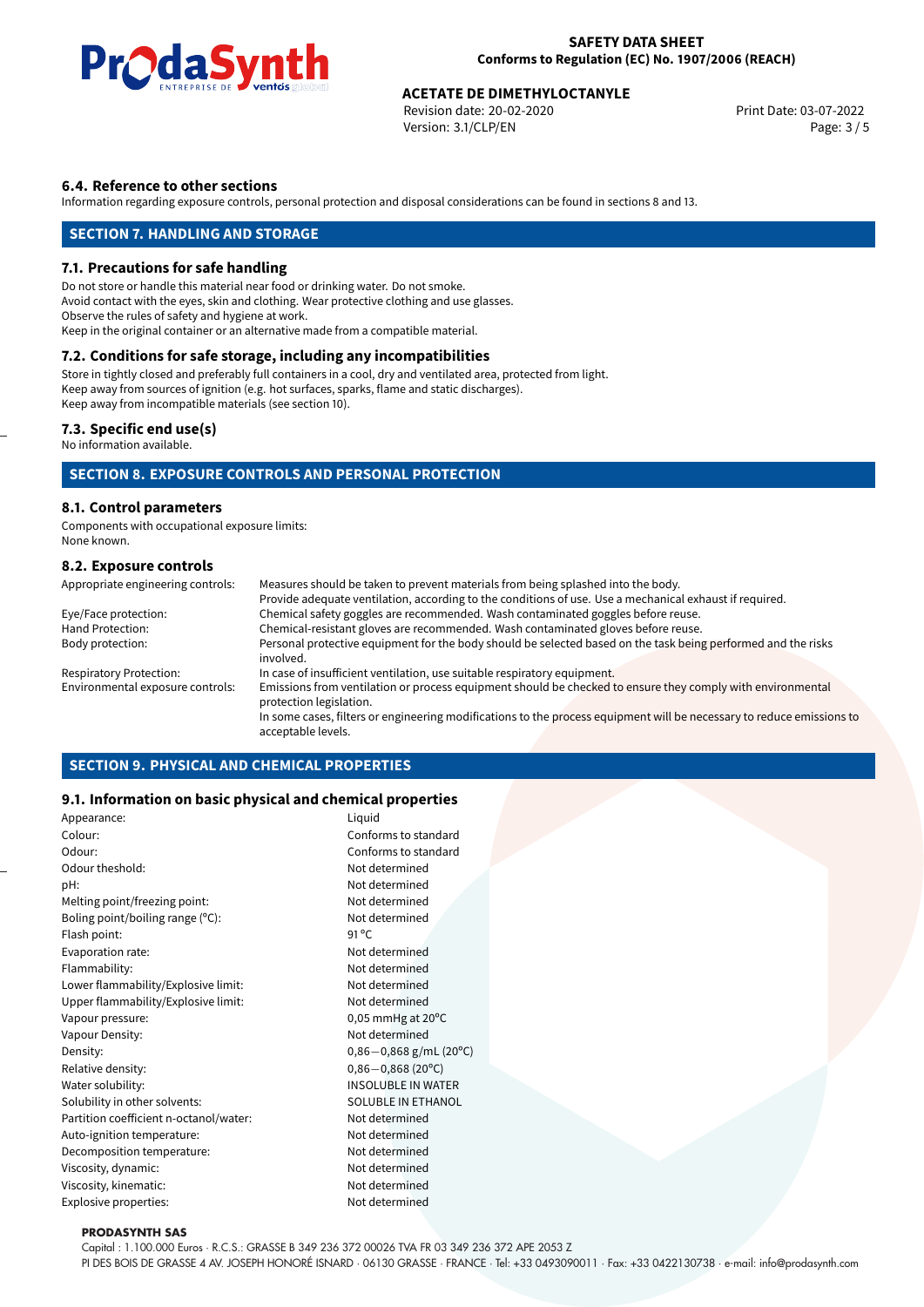

Revision date: 20-02-2020 Version: 3.1/CLP/EN Page: 4 / 5

Oxidising properties: Not determined

# **9.2. Additional information**

No information available.

# **SECTION 10. STABILITY AND REACTIVITY**

#### **10.1. Reactivity**

No hazardous reactions if stored and handled as prescribed/indicated.

#### **10.2. Chemical stability**

The product is stable if stored and handled as prescribed/indicated.

#### **10.3. Possibility of hazardous reactions**

No hazardous reactions if stored and handled as prescribed/indicated.

#### **10.4. Conditions to Avoid**

Conditions to Avoid: Excessive heat, flame or other ignition sources.

#### **10.5. Incompatible materials**

Avoid contact with strong acids and bases and oxidizing agents.

#### **10.6. Hazardous decomposition products**

During combustion may form carbon monoxide and unidentified organic compounds.

# **SECTION 11. TOXICOLOGICAL INFORMATION**

# **11.1. Information on toxicological effects**

| <b>Acute toxicity</b>             | Based on the data available, the criteria for classification are not met. |
|-----------------------------------|---------------------------------------------------------------------------|
| <b>Skin corrosion/irritation</b>  | Causes skin irritation.                                                   |
| Serious eye damage/irritation     | Based on the data available, the criteria for classification are not met. |
| Respiratory or skin sensitisation | May cause an allergic skin reaction.                                      |
| <b>Germ cell mutagenicity</b>     | Based on the data available, the criteria for classification are not met. |
| Carcinogenicity                   | Based on the data available, the criteria for classification are not met. |
| <b>Reproductive toxicity</b>      | Based on the data available, the criteria for classification are not met. |
| <b>STOT-single exposure</b>       | Based on the data available, the criteria for classification are not met. |
| <b>STOT-repeated exposure</b>     | Based on the data available, the criteria for classification are not met. |
| <b>Aspiration hazard</b>          | Based on the data available, the criteria for classification are not met. |

# **SECTION 12. ECOLOGICAL INFORMATION**

#### **12.1. Toxicity**

**Assessment:** Toxic to aquatic life with long lasting effects. **Experimental/calculated data:** No information available.

# **12.2. Degradability**

No information available.

#### **12.3. Bioaccumulative potential** No information available.

# **12.4. Soil mobility**

No information available.

#### **12.5. Results of PBT and vPvB assessment** No information available.

#### **12.6. Other adverse effects** See also sections 6, 7, 13 and 15

Do not allow to get into waste water or waterways.

# **SECTION 13. DISPOSAL CONSIDERATIONS**

#### **13.1. Waste treatment methods**

Dispose of in accordance with national and local environmental regulations.

#### **PRODASYNTH SAS**

Capital : 1.100.000 Euros · R.C.S.: GRASSE B 349 236 372 00026 TVA FR 03 349 236 372 APE 2053 Z PI DES BOIS DE GRASSE 4 AV. JOSEPH HONORÉ ISNARD · 06130 GRASSE · FRANCE · Tel: +33 0493090011 · Fax: +33 0422130738 · e-mail: info@prodasynth.com